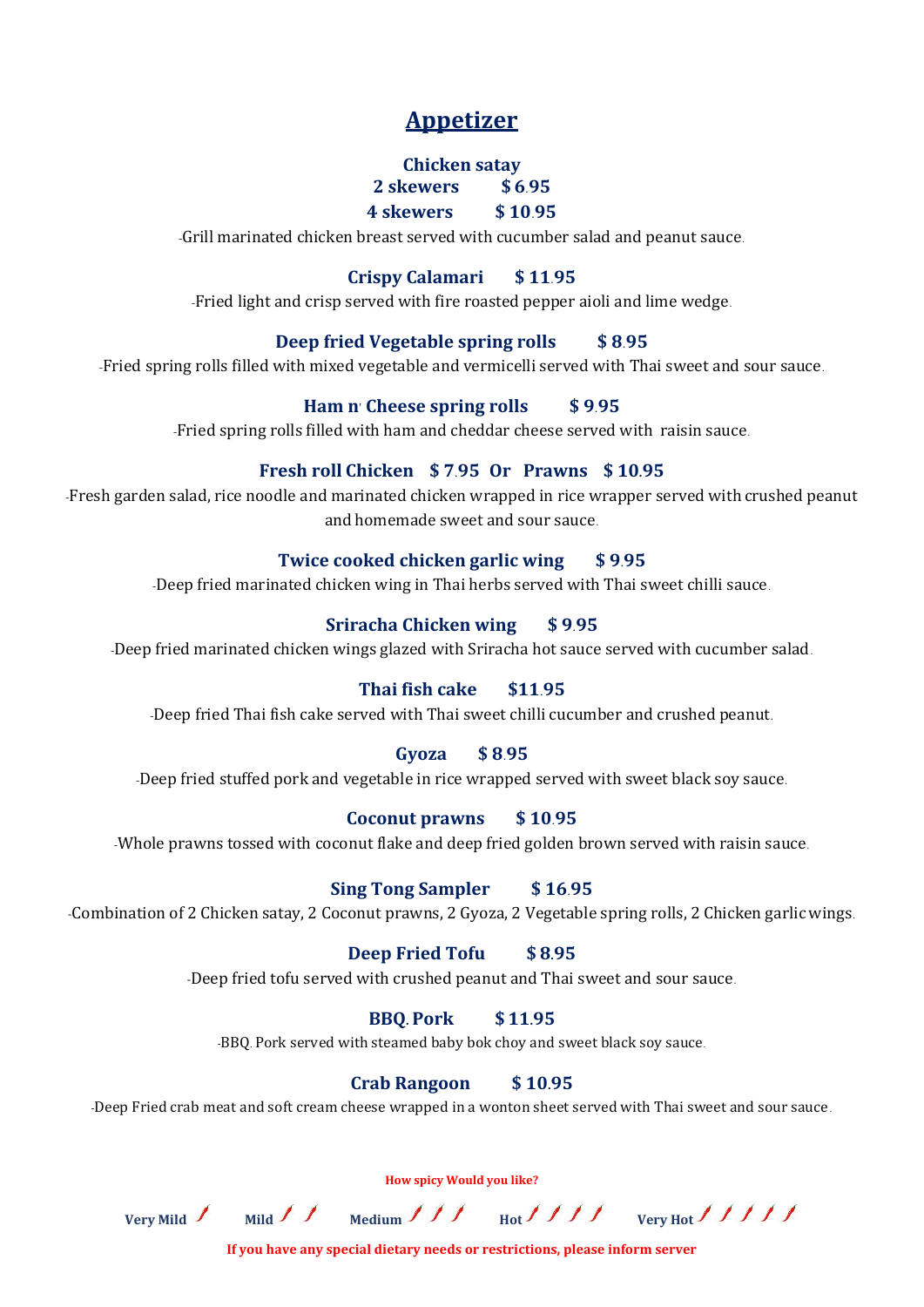# **Salad**

#### **Som Tum \$ 10.95**

-Freshly shredded green papaya tossed with squeezed lime juice, garlic, dry shrimps, cherry tomato, green bean, crushed peanut, fresh chilli and traditional seasoning.

#### **Larb Chicken \$ 11.00 Or Beef \$14.95**

**-**Ground meat seasoned with dry chilli in lime dressing, red onion, cilantro, green onion, mint leaf and roasted rice powder.

## **Ahi Tuna Salad \$ 16.95**

-Seared Ahi Tuna Steaks served with field greens salad, cucumber, tomato, avocado, crispy tortilla, cheese and honey orange whole grain mustard dressing.

#### **Spicy Seafood Salad \$ 15.95**

-Poached prawns, squids, scallop and salmon tossed with cashew nut, celery, cilantro, tomato, red onion, green onion and fresh chilli in lime dressing.

#### **Yum Woon Sen \$ 12.95**

-Glass noodle tossed with ground chicken, prawns, celery, cilantro, green onion, red onion, cashew nuts, tomato and fresh chilli in lime dressing.

#### **Yum Ma-Ma \$ 12.95**

-Instant noodle tossed with ground chicken, prawns, celery, cilantro, green onion, red onion, cashew nuts, tomato and sweet chilli paste in lime dressing.

#### **Yum Nua Yang \$ 19.95**

-Char-grilled and sliced marinated **" 9 Oz. New York Beef striploin steak "** tossed with cucumber, cilantro, celery, tomato, red onion, green onion, cashew nuts and fresh chilli in lime dressing.

Very Mild / Mild / / Medium / / / Hot<sup>1</sup> / / / very Hot<sup>1</sup> / / / /

**If you have any special dietary needs or restrictions, please inform server**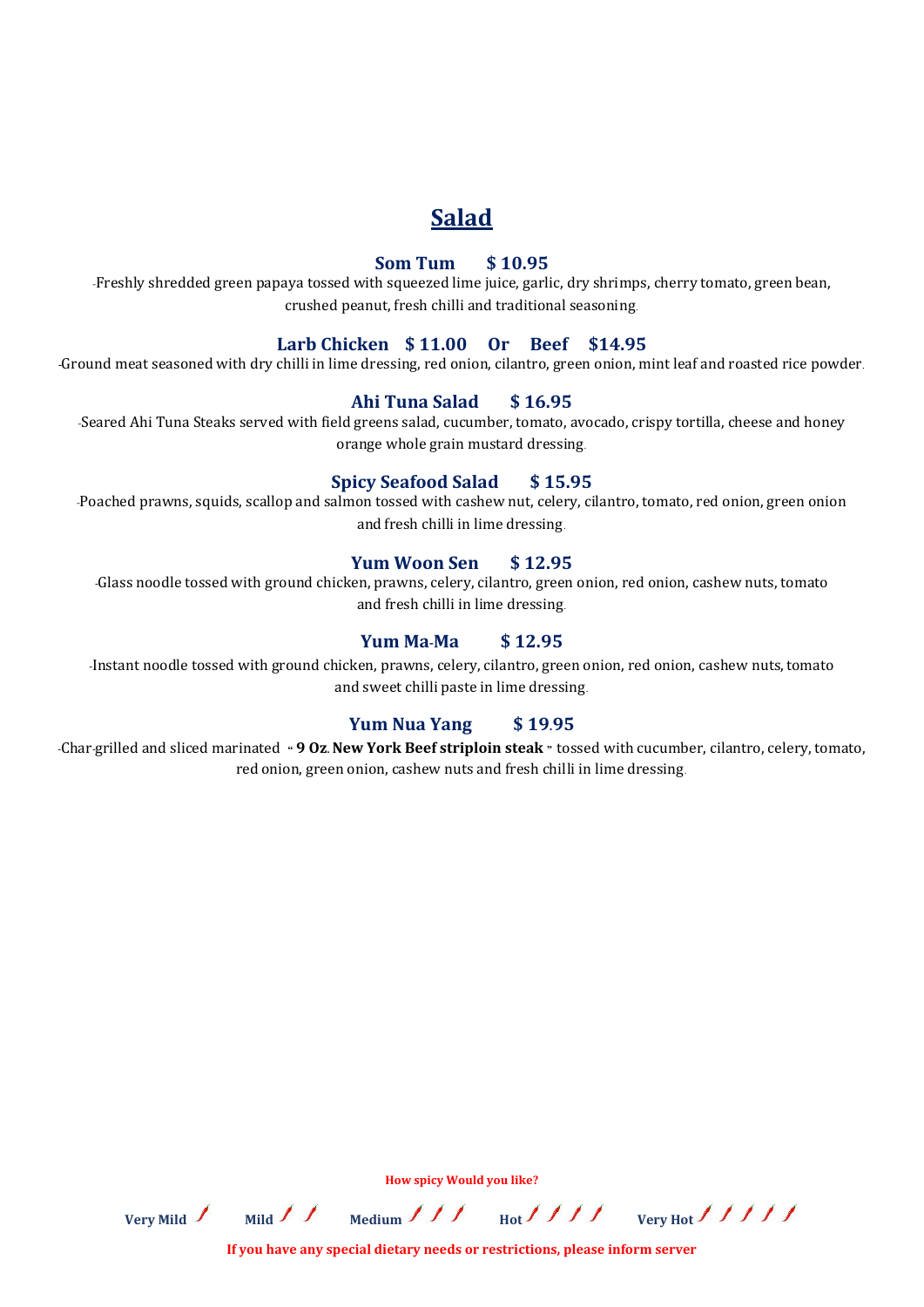# **Soup**

| Your choice of                                 |         |
|------------------------------------------------|---------|
| <b>Chicken, Pork, Fried Tofu or Fresh Tofu</b> | \$12.50 |
| <b>Beef</b>                                    | \$13.50 |
| <b>Prawns</b>                                  | \$15.50 |
| Seafood [Salmon, Scallop, Squids, Prawns]      | \$17.50 |

#### **Tom Yum**

-Spicy and sour broth with lemon grass, galangal, kaffir lime leaves, mushroom, cilantro, fresh chilli and lime juice.

#### **Tom Kha**

-Coconut milk broth with galangal, lemon grass, kaffir lime leaves, mushroom, cilantro, roasted chilli and lime juice.

# **Noodle Soup**

#### **" Add BBQ. Pork \$ 4.00**

#### **Wonton Soup \$ 11.50**

-Minced chicken and prawns filled wonton wrappers in clear broth with baby bok-choy, green onion, cilantro and fried garlic in oil.

#### **Egg Noodle and Wonton Soup \$ 12.50**

-Fresh wonton stuffed with minced chicken and prawns, egg noodle in clear broth with baby bok-choy, green onion, cilantro and fried garlic in oil.

#### **Beef stew noodle soup \$ 13.50**

-Thin rice noodle with beef stew, meat ball, Chinese broccoli and bean sprouts in beef broth.

**How spicy Would you like?**

Very Mild  $\frac{1}{\sqrt{1-\frac{1}{\sqrt{1-\frac{1}{\sqrt{1-\frac{1}{\sqrt{1-\frac{1}{\sqrt{1-\frac{1}{\sqrt{1-\frac{1}{\sqrt{1-\frac{1}{\sqrt{1-\frac{1}{\sqrt{1-\frac{1}{\sqrt{1-\frac{1}{\sqrt{1-\frac{1}{\sqrt{1-\frac{1}{\sqrt{1-\frac{1}{\sqrt{1-\frac{1}{\sqrt{1-\frac{1}{\sqrt{1-\frac{1}{\sqrt{1-\frac{1}{\sqrt{1-\frac{1}{\sqrt{1-\frac{1}{\sqrt{1-\frac{1}{\sqrt{1-\frac{1}{\sqrt{1-\frac{1}{\sqrt{1-\frac{$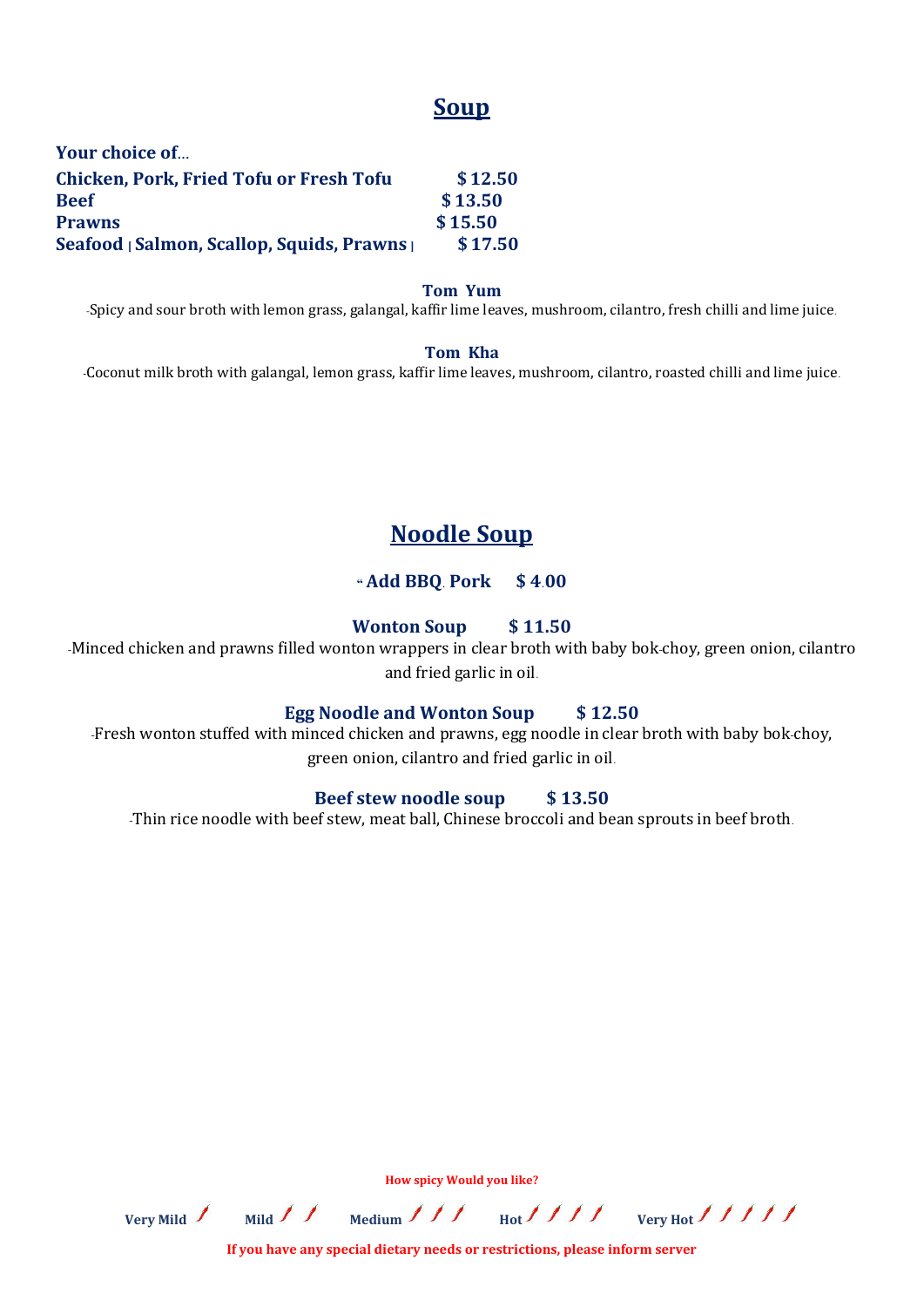# **Curry**

**Your choice of…**

| <b>Chicken, Pork, Fried Tofu or Fresh Tofu</b> |         | \$13.50 |
|------------------------------------------------|---------|---------|
| <b>Reef</b>                                    | \$14.50 |         |
| <b>Prawns</b>                                  | \$16.50 |         |
| Seafood [Salmon, Scallop, Squids, Prawns]      |         | \$18.50 |

#### **Red curry**

-Red curry paste in coconut milk, bamboo shoot, bell pepper and sweet basil.

**[ While still spicy and a bit sweet, this plays to your savory taste buds more than green curry. The color comes from the bigger red chilies used to create the base. The chilies are crushed with garlic, lemongrass, shallots, ginger and shrimp paste and added to coconut milk. Red curry is spicier and less rich than yellow curry.]**

#### **Green curry**

-Green curry paste in coconut milk, bamboo shoot, eggplant, bell pepper and sweet basil.

**[ This curry leads with a sweet flavor, followed by a little heat from chilies and salty umami from the fish sauce. What's essential to know is that all Thai curries start with different curry pastes made up of entirely different combinations of fresh herbs and spices. ]**

#### **Yellow curry**

-Yellow curry paste in coconut milk, potato, white onion topped with fried shallot.

**[ The yellow curry base is made of plenty of turmeric, cumin yellow mustard seed, nutmeg, kaffir lime leaves and juice. While you will find different variations across Thailand, yellow curry contains coconut cream in addition to the coconut milk, and has a rich taste with a sweet, milder flavor than the red and green curry.]**

#### **Panang curry**

-Panang curry paste in coconut milk, bell pepper, topped with coconut milk sauce and kaffir lime leave.

**[ Panang tastes like Thai red curry but has additional coconut milk that makes it thicker and richer. Compared to Thai red curry, Panang is mildly spicy and sweet. ]**

#### **Massamun curry**

- Massamun curry paste in coconut milk, potato, red onion and peanuts.

**[ Massamun doesn't pack as much heat as the other curries, so it's a good place to start if you want to try something less spicy. It's heavily influenced by Indian curries and is by far the sweetest of all the curries. The base is made of cardamon, cinnamon, cloves and nutmeg, and generally comes with chunks of potato and topped with peanuts. The flavors of this curry are slightly sweet and sour from tamarind concentrate.]**

Very Mild  $\int$  Mild  $\int$  Medium  $\int$   $\int$   $\int$  Hot<sup> $\int$ </sup>  $\int$   $\int$   $\int$  very Hot<sup> $\int$ </sup>  $\int$   $\int$   $\int$ 

**If you have any special dietary needs or restrictions, please inform server**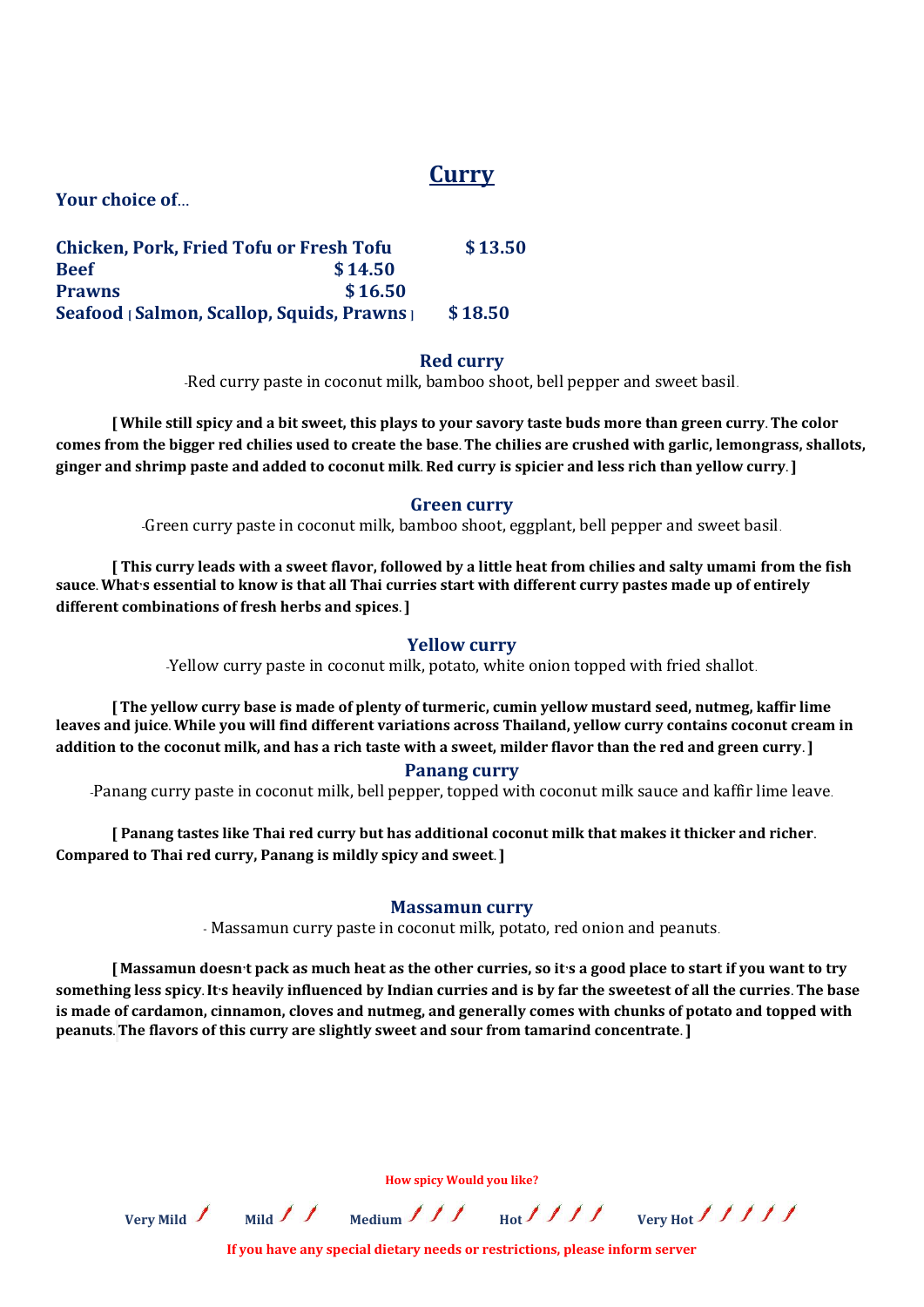# **Stir fried noodle**

| TOME CHOICE OF                                 |         |
|------------------------------------------------|---------|
| <b>Chicken, Pork, Fried Tofu or Fresh Tofu</b> | \$12.50 |
| Beef                                           | \$13.50 |
| <b>Prawns</b>                                  | \$15.50 |
| Seafood   Salmon, Scallop, Squids, Prawns      | \$17.50 |

**Your choice of…**

#### **Phad Thai**

-Stir fried rice noodle with egg, bean sprouts, green onion and ground peanuts in our special tamarind sauce.

#### **Phad See Ew**

-Wide rice noodle stir fried with egg, chinese broccoli, broccoli, carrot and sweet soy sauce.

#### **Phad Kee Mao**

-Wide rice noodle stir fried in a homemade chili paste, egg, bell pepper, broccoli, chinese broccoli, tomato, white onion and sweet basil.

#### **Radh Nah Noodle**

-Wok fried wide rice noodle with mushroom, chinese broccoli, carrot, broccoli, baby corn, snow peas in gravy garlic and oyster sauce.

#### **Rama noodle**

-Wok fried rice noodle served with sautéed spinach and topped with peanut sauce.

#### **Phad Woon Sen**

-Stir fried glass noodle with egg, tomato, green onion, celery, mushroom, napa cabbage, carrot, white onion, and baby corn.

Very Mild / Mild / / Medium / / / Hot<sup>1</sup> / / / very Hot<sup>1</sup> / / / /

**If you have any special dietary needs or restrictions, please inform server**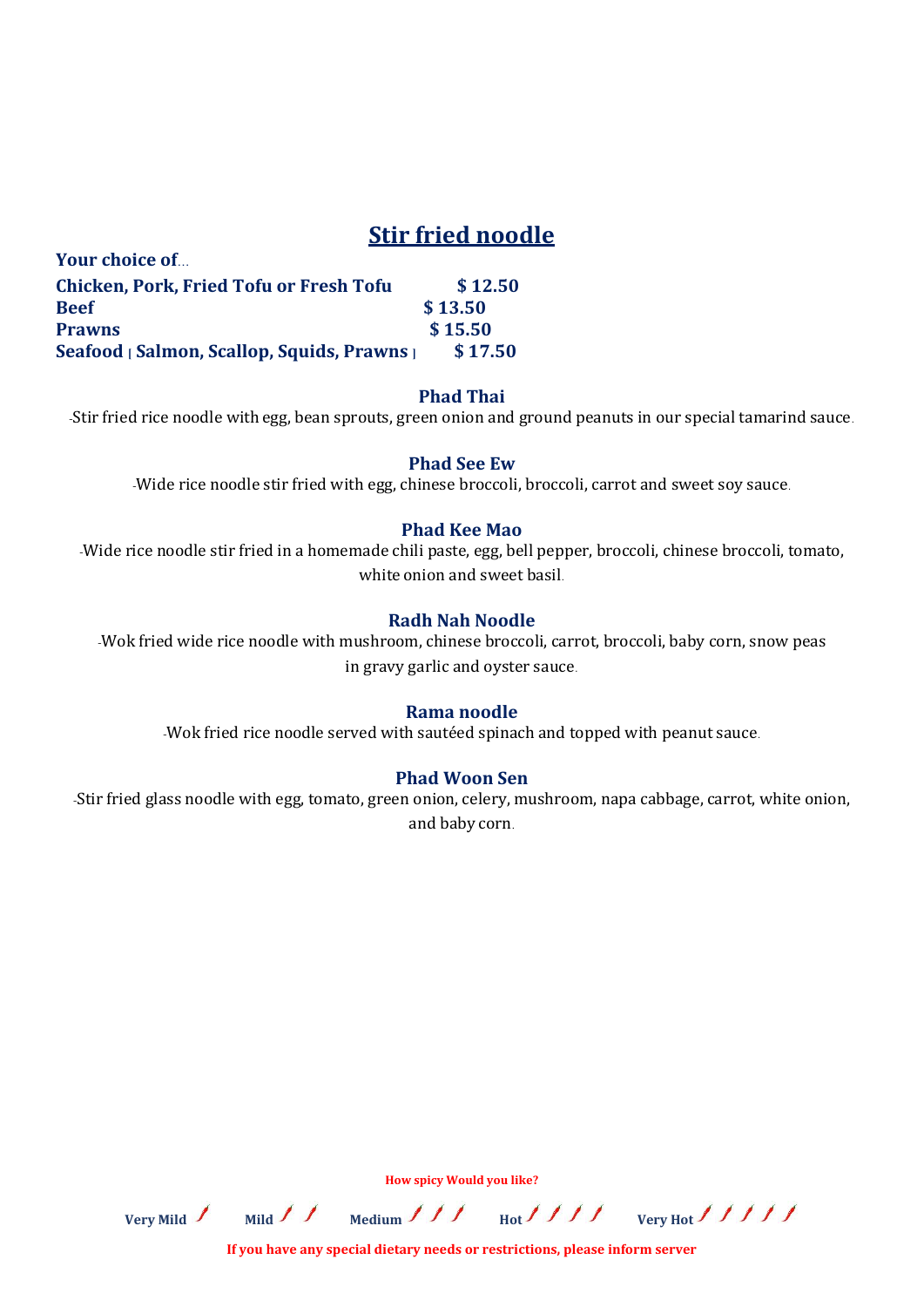# **Fried Rice**

**Your choice of…**

## **Chicken, Pork, Fried Tofu or Fresh Tofu \$ 12.50 Beef \$ 13.50 Prawns \$ 15.50 Seafood [ Salmon, Scallop, Squids, Prawns ] \$ 17.50**

#### **Thai fried rice**

-Stir fried rice with egg, white onion, tomato, chinese broccoli and broccoli.

#### **Basil fried rice**

-Spicy fried rice with egg, bell pepper, white onion, mushroom, baby corn, green bean and sweet basil.

#### **Pineapple fried rice**

-Stir fried rice with egg, pineapple, cashew nuts, carrot, snow pea, raisin, white onion and curry powder.

#### **Crab fried rice [ Real Crab Meat 8 oz. before cook ]**

**\$ 18.95**

-Stir fried rice with egg, crab meat, white onion, peas and carrot.

### **Sing Tong fried rice \$ 18.95**

-Stir fried rice with prawns [ 10 pcs. ] and egg in homemade Sing Tong paste served with red onion, lime, green bean, cashew nuts and cucumber.

# **Entrée**

**How spicy Would you like?**

Very Mild / Mild / / Medium / / / Hot<sup>1</sup> / / / verv Hot<sup>1</sup> / / / /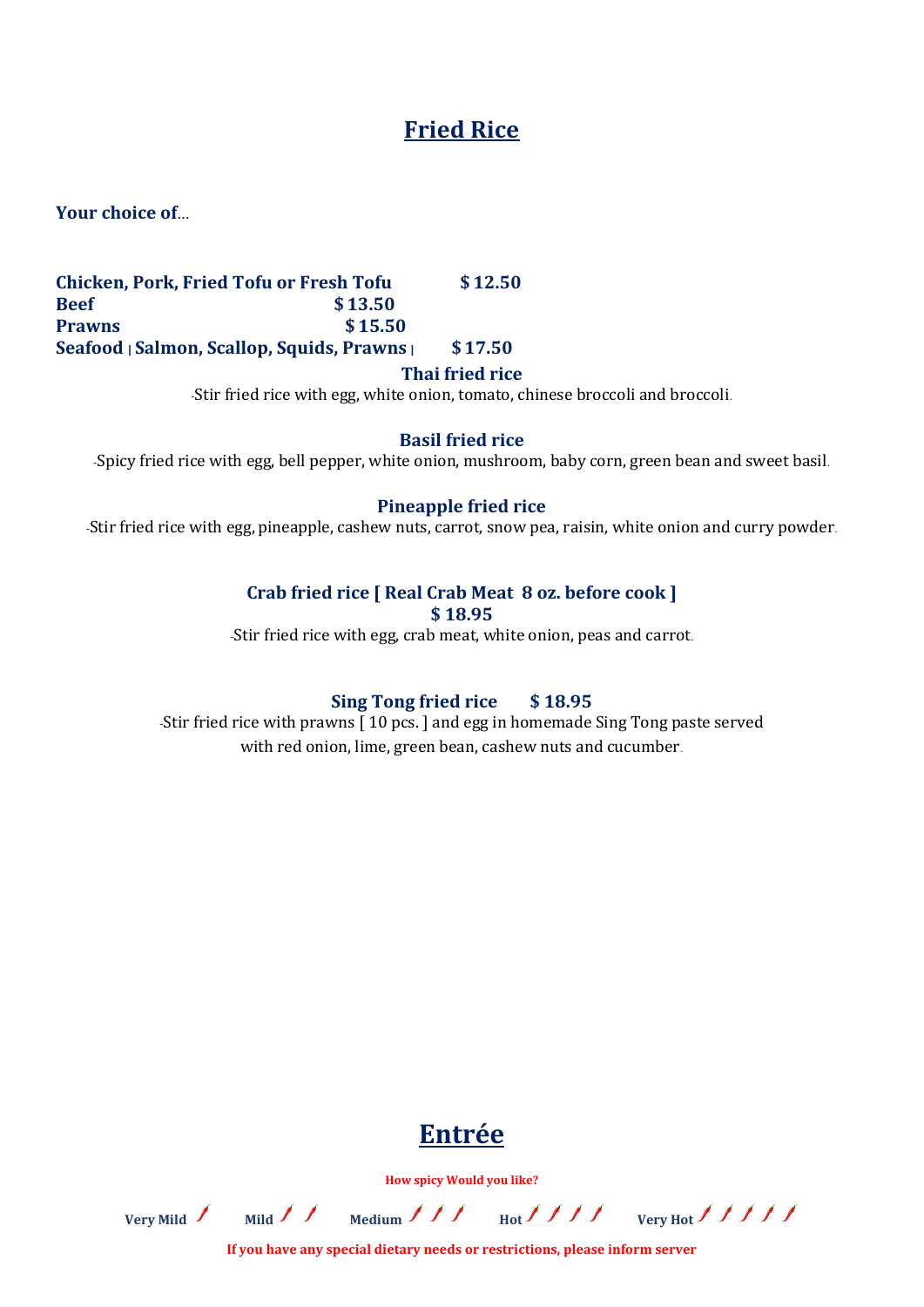**Your choice of…**

| <b>Chicken, Pork, Fried Tofu or Fresh Tofu</b> | \$13.50 |
|------------------------------------------------|---------|
| <b>Beef</b>                                    | \$14.50 |
| <b>Prawns</b>                                  | \$16.50 |
| Seafood   Salmon, Scallop, Squids, Prawns      | \$18.50 |

#### **Golden Cashew**

-Stir fried with mushroom, white onion, green onion, bell pepper and cashew nut.

#### **Ginger Garden**

-Stir fried with fresh ginger, white onion, green onion, baby corn, mushroom and bell pepper.

#### **Vegetable Delight**

-Stir fried with broccoli, carrot, mushroom, chinese broccoli, baby corn, napa cabbage, snow peas and white cabbage in garlic and oyster sauce.

#### **Thai style spicy hot basil**

-Stir fried with your choice of ground meat, garlic chili sauce, white onion, mushroom, bell pepper and sweet basil.

#### **Prik**-**Khing**

-Stir fried with red chilli paste, bell pepper and green bean.

#### **Angel eggplant**

-Stir fried with garlic, eggplant, bell pepper, curry powder and sweet basil in Thai chilli paste sauce.

#### **Pra Ram Long Song**

-Stir fried your choice of meat in garlic oyster sauce served on sautéed spinach and topped with peanut sauce.

#### **Asparagus oyster sauce**

-Stir fried asparagus, mushroom and your choice of meat in garlic oyster sauce.

#### **Snow pea garlic and oyster Sauce**

-Stir fried snow peas, mushroom and your choice of meat in garlic oyster sauce.

#### **Broccoli oyster sauce**

-Stir fried broccoli and your choice of meat in garlic oyster sauce.

**How spicy Would you like?**

Very Mild / Mild / / Medium / / / Hot<sup>1</sup> / / / verv Hot / / / / /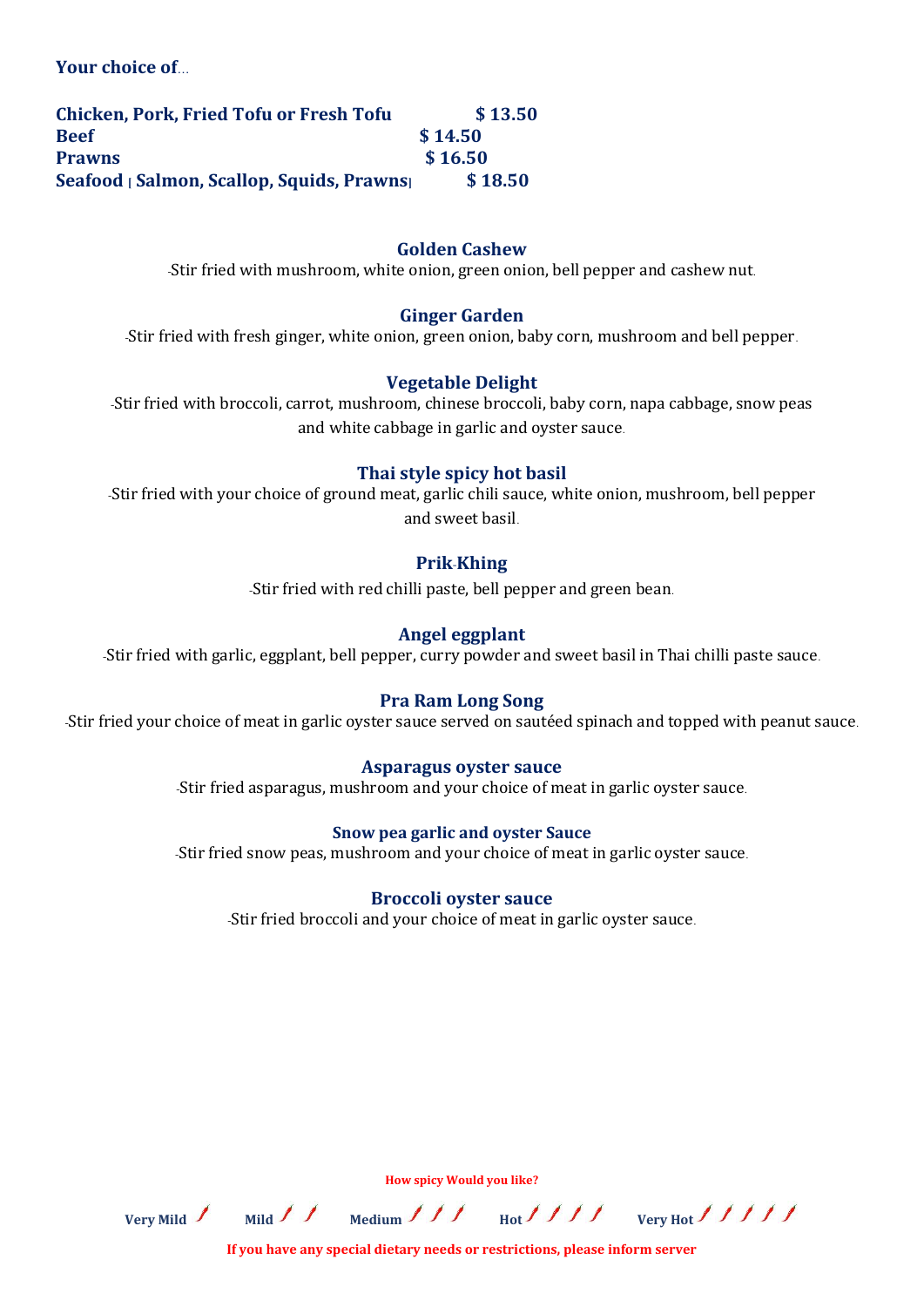

# **Special Entrée**

# **Massamun Beef Short Rib \$ 20.95**

-Braised beef short rib in Massamun curry served with mash potato, peanut and fried shallot.

# **Soft Shell Crab In Yellow Curry \$ 20.95**

-Stir fried crispy soft shell crab in yellow curry sauce.

# **Crispy Trout In The Garden \$ 19.95**

-Deep fried whole trout tossed with mix fruit salad cashew nut and fresh chilli in lime dressing.

# **Grill Salmon In Panang Curry Sauce \$ 19.95**

-Grill " 9 Oz. Atlantic salmon steak " in panang curry sauce served with broccoli, asparagus and topped with coconut sauce

# **Thai BBQ**. **Chicken \$ 12.95**

-Grilled marinated chicken in Thai herbs and spice served with sweet chilli sauce and steamed sticky rice.

# **Crying Tiger \$ 20.95**

-Char-grilled and sliced marinated **" 9 Oz. New York Beef striploin steak "** served with deep fried sweet sticky rice and Thai style spicy tamarind dipping sauce.

# **Tamarind Duck \$ 20.95**

-Deep fried confit of duck leg topped with tamarind sauce.

# **Tom Yum Butter Scallop \$ 23.95**

-Seared scallops with Tom Yum butter herbs served on sizzling hot plate.

# **Seafood Phad Cha \$ 24.95**

-Stir fried prawns, salmon, calamari, mussels, scallop, bell pepper, Chinese's ginger, green peppercorn, sweet basil, in Thai style chilli paste sauce

Very Mild  $\frac{1}{\sqrt{1-\frac{1}{\sqrt{1-\frac{1}{\sqrt{1-\frac{1}{\sqrt{1-\frac{1}{\sqrt{1-\frac{1}{\sqrt{1-\frac{1}{\sqrt{1-\frac{1}{\sqrt{1-\frac{1}{\sqrt{1-\frac{1}{\sqrt{1-\frac{1}{\sqrt{1-\frac{1}{\sqrt{1-\frac{1}{\sqrt{1-\frac{1}{\sqrt{1-\frac{1}{\sqrt{1-\frac{1}{\sqrt{1-\frac{1}{\sqrt{1-\frac{1}{\sqrt{1-\frac{1}{\sqrt{1-\frac{1}{\sqrt{1-\frac{1}{\sqrt{1-\frac{1}{\sqrt{1-\frac{1}{\sqrt{1-\frac{$ 

**If you have any special dietary needs or restrictions, please inform server**